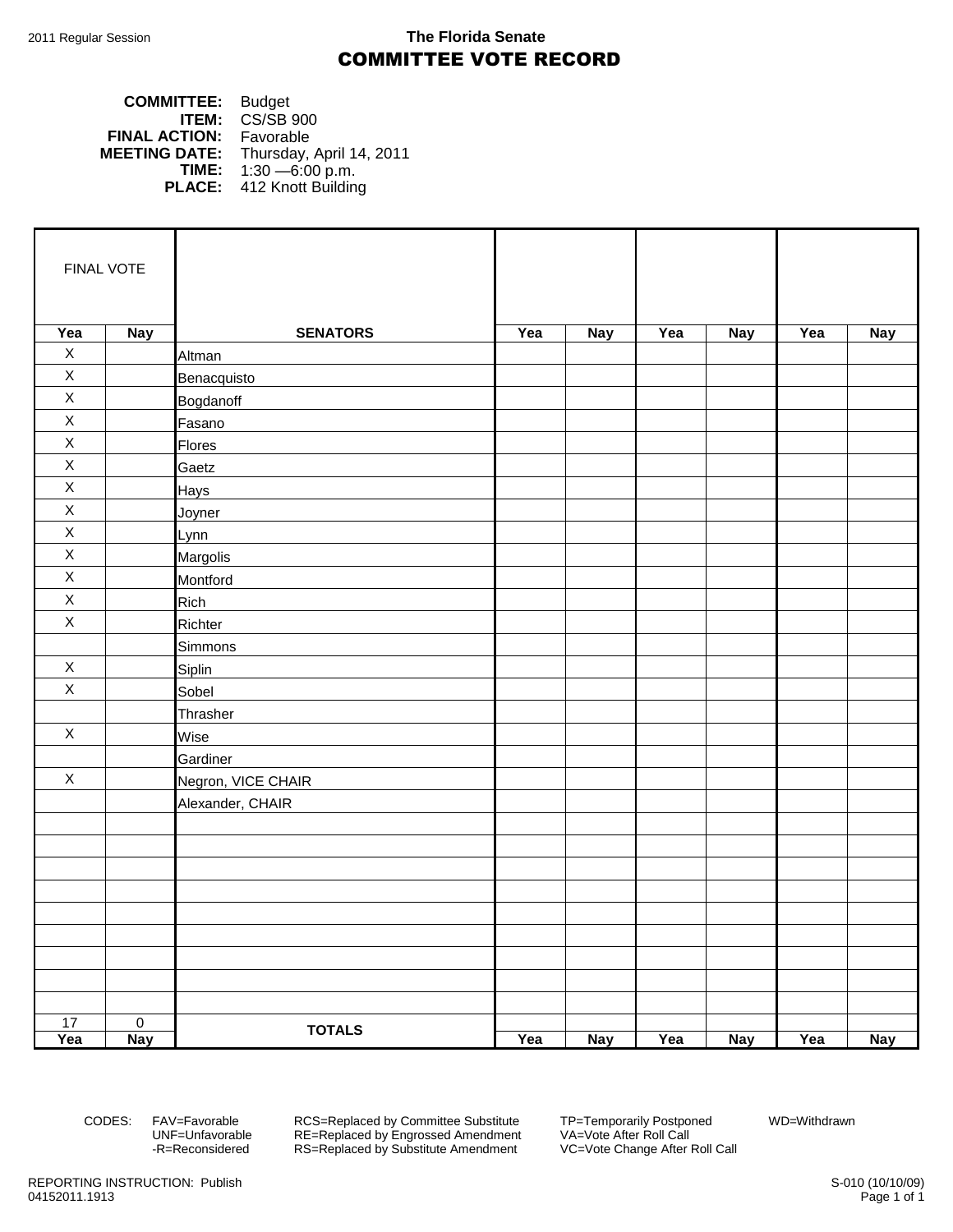## 2011 Regular Session **The Florida Senate** COMMITTEE VOTE RECORD

| <b>COMMITTEE:</b>    | <b>Budget</b>             |
|----------------------|---------------------------|
| ITEM:                | CS/SB 900                 |
| <b>FINAL ACTION:</b> | Favorable                 |
| <b>MEETING DATE:</b> | Thursday, April 14, 2011  |
| TIME:                | $1:30 - 6:00$ p.m.        |
|                      | PLACE: 412 Knott Building |

|     |            |                    | 4/13/2011 1:30PM<br>$\overline{1}$ |            |     |            |     |            |
|-----|------------|--------------------|------------------------------------|------------|-----|------------|-----|------------|
|     |            |                    | Not considered                     |            |     |            |     |            |
|     |            |                    |                                    |            |     |            |     |            |
|     |            |                    |                                    |            |     |            |     |            |
| Yea | <b>Nay</b> | <b>SENATORS</b>    | Yea                                | <b>Nay</b> | Yea | <b>Nay</b> | Yea | <b>Nay</b> |
|     |            | <b>Altman</b>      |                                    |            |     |            |     |            |
|     |            | Benacquisto        |                                    |            |     |            |     |            |
|     |            | Bogdanoff          |                                    |            |     |            |     |            |
|     |            | Fasano             |                                    |            |     |            |     |            |
|     |            | Flores             |                                    |            |     |            |     |            |
|     |            | Gaetz              |                                    |            |     |            |     |            |
|     |            | <b>Hays</b>        |                                    |            |     |            |     |            |
|     |            | Joyner             |                                    |            |     |            |     |            |
|     |            | Lynn               |                                    |            |     |            |     |            |
|     |            | Margolis           |                                    |            |     |            |     |            |
|     |            | Montford           |                                    |            |     |            |     |            |
|     |            | Rich               |                                    |            |     |            |     |            |
|     |            | Richter            |                                    |            |     |            |     |            |
|     |            | Simmons            |                                    |            |     |            |     |            |
|     |            | <b>Siplin</b>      |                                    |            |     |            |     |            |
|     |            | Sobel              |                                    |            |     |            |     |            |
|     |            | Thrasher           |                                    |            |     |            |     |            |
|     |            | Wise               |                                    |            |     |            |     |            |
|     |            | Gardiner           |                                    |            |     |            |     |            |
|     |            | Negron, VICE CHAIR |                                    |            |     |            |     |            |
|     |            | Alexander, CHAIR   |                                    |            |     |            |     |            |
|     |            |                    |                                    |            |     |            |     |            |
|     |            |                    |                                    |            |     |            |     |            |
|     |            |                    |                                    |            |     |            |     |            |
|     |            |                    |                                    |            |     |            |     |            |
|     |            |                    |                                    |            |     |            |     |            |
|     |            |                    |                                    |            |     |            |     |            |
|     |            |                    |                                    |            |     |            |     |            |
|     |            |                    |                                    |            |     |            |     |            |
|     |            |                    |                                    |            |     |            |     |            |
|     |            | <b>TOTALS</b>      |                                    |            |     |            |     |            |
| Yea | <b>Nay</b> |                    | Yea                                | <b>Nay</b> | Yea | <b>Nay</b> | Yea | <b>Nay</b> |

CODES: FAV=Favorable RCS=Replaced by Committee Substitute TP=Temporarily Postponed WD=Withdrawn UNF=Unfavorable RE=Replaced by Engrossed Amendment VA=Vote After Roll Call -R=Reconsidered RS=Replaced by Substitute Amendment VC=Vote Change After Roll Call